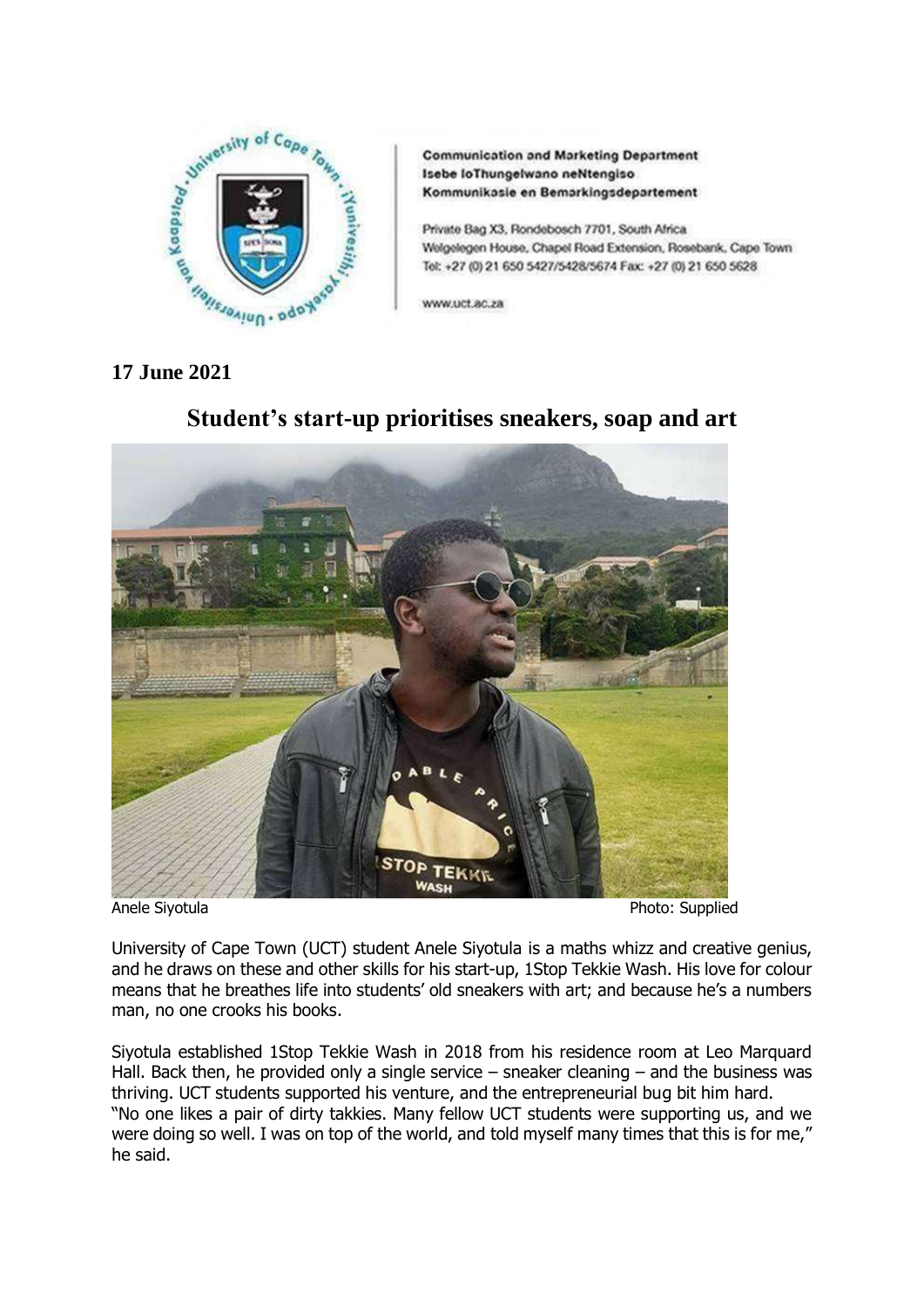Instead of becoming complacent, Siyotula said, he realised that sneaker cleaning on its own would not always be enough to sustain the business. He began to look for inspiration on how best to grow his brainchild, and he found it.

#### **Sneaker art**

The mathematics honours student said that while channel hopping in front of the TV one afternoon, knee-deep in his undergraduate course material, he watched a show featuring a Johannesburg sneaker artist. The programme explored the artist's business model and her journey to date. Siyotula was inspired. He had the clientele and the tools, and he remembers thinking that sneaker art would be a welcome addition to his business model. He was sure his clients would love it.

"It sparked something in me. I thought about it, and did some research. As far as I knew, the concept wasn't offered in Cape Town, and I jumped at the opportunity to add it to my service," he said.

Two years down the line, and 1Stop Tekkie Wash has successfully retained the sneaker art concept. Today, the business operates from premises in Mowbray. "We try to make it as simple as possible for clients, and everyone likes the collect and deliver option. It just means that you don't have to worry about dropping the sneakers yourself. We already have so much to worry about, don't we!" said Siyotula.

### **Innovating during a pandemic**

Siyotula said the COVID-19 pandemic reinforced his business philosophy – don't put all your eggs in one basket. It challenged him to think outside the box to keep his business afloat; and part of changing things up included bringing Onke Yeye, his business partner, on board. "I'd like to think that we've always tried to improve our business; sneaker art is one such example. Suddenly, when COVID-19 hit, we needed to do that more than ever to survive," he said.

Even marketing was tough. Before the pandemic, Siyotula and the team would take to the streets of Mowbray and Rondebosch to speak to students. They would ask about their likes and dislikes, get a sense of what was trending, and explore ways of incorporating those trends into their business model. But when the university closed its physical campuses in March 2020, and students returned home, that exercise was dead in the water.

In response, the team focused their attention on online marketing. Updating their social media channels was their primary goal, and Siyotula said this presented a means to connect with new and existing clients. The business made giant strides in 2020, adding clothing dyeing to its service offering.

"That's what makes us unique. We're constantly looking for ways to innovate and shake up our business. We're also not afraid to try. Young aspiring entrepreneurs out there, don't be afraid to try," he said.

#### **Power of entrepreneurship**

With South Africa's youth unemployment rate at alarming levels, Siyotula said, he believes that entrepreneurship is one potential solution to end joblessness. He encouraged more youth to join him on an entrepreneurial journey.